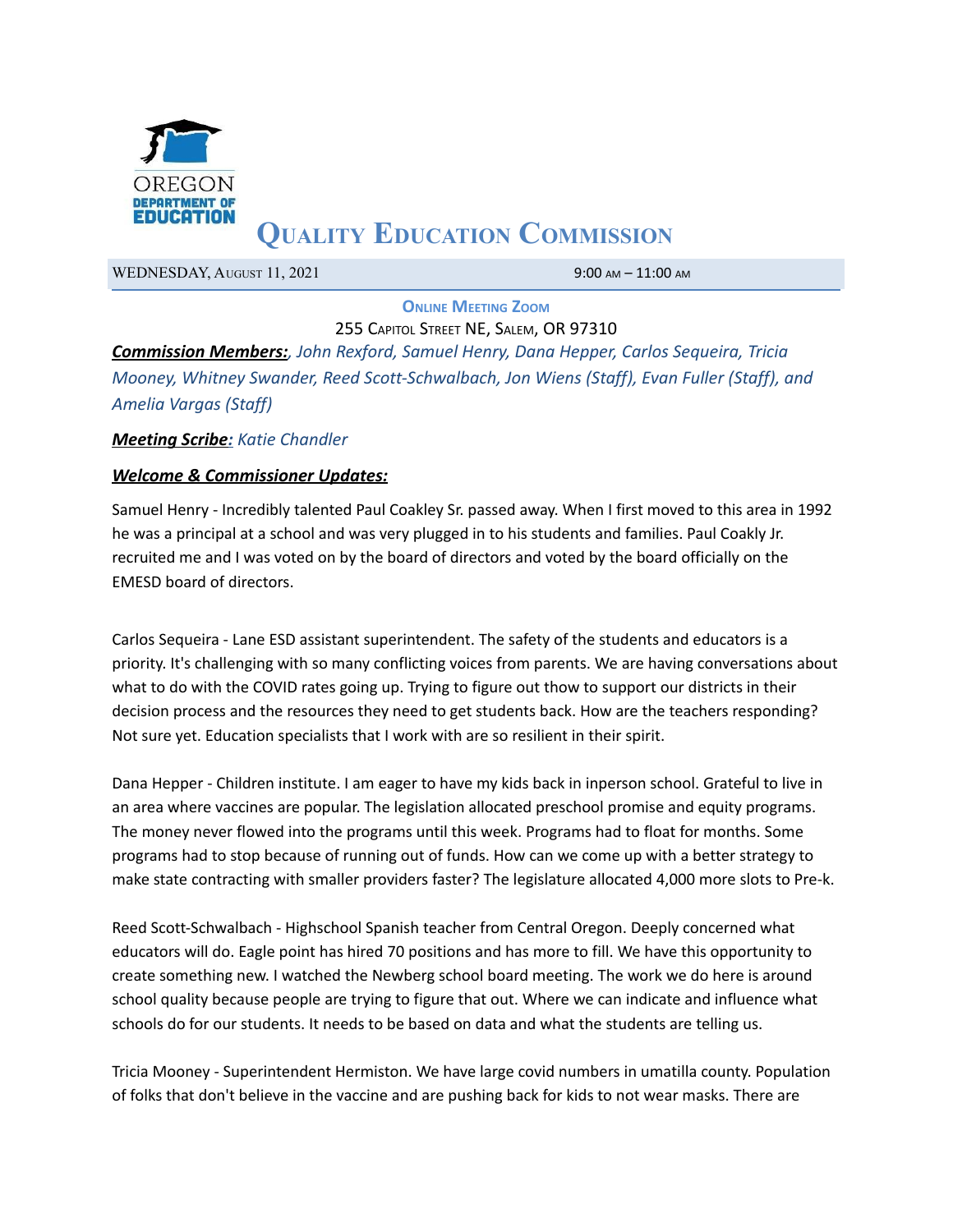some new board positions that are aligned with those beliefs. Populations of kids are falling through the cracks not being in person. There are board members that think teachers did nothing last year but they are working their tails off to support our kids. The work of this commission is so important right now.

Whitney Swander - Deep in Summers work partnering with community based organizations mostly in the Portland metro area. Why having kids togethers and culture based learning and picking out examples in our state. Gathering stories to share those with the broader community.

John Rexford - I had a dozen students last week seeking an administrative position and an amazing group of young education leaders. This is my last class with the Lewis and Clark teaching admin cohort program.

## *Staff Updates*

Jon Wiens - Director of accountability and reporting. Talking about the impacts on teachers and families and in the data world we don't have a whole lot we can tell on the state level we have a little assessment data and there were significant drops in scores. But the data is incomplete. The only other data is very early 9th grade on track information on track if they earn 6 credits in their first year. We don't have the summer school credits earned yet but we are starting to see in the 9th Grade on track that there is a 50% increase of students that are credit deficient

Evan Fuller - My shop has gotten smaller. Amelia Vargas will be leaving ODE at the end of the month. I'm the only one right now in my department. We have a meeting on September 10th with Rep. Neron about QEM components. Having a commissioner or 2 at the meeting would be helpful and beneficial .

### *Legislative Update:*

Reed Scott-Schwalbach - excitement about the class size bill being passed focused on Title 1 schools. Dana Hepper - suspension and expulsion bill for preschool house bill 2166 created a program to prevent suspension in childcare and preschool and that directs the programs that are licensed or received funds will not be able to expel starting in 2026. So there is a 5 year time to start developing systems of support for providers.

### *Literature Review*

Carlos - Met with Scott NIne a couple weeks ago. Progress Markers. How we ended up here We are talking about the QEM report that is a research and best practice. There are other ways to capture students' success. What we would have to change is we are going to look at the health of the school. There are 15 progress markers that need to be in place for a school for students to be successful.

Samuel Henry - I had concerns that the markers that we were looking at did not include Early childhood or pre-k. There needs to be further attention paid to that. The other piece we used graduation rates